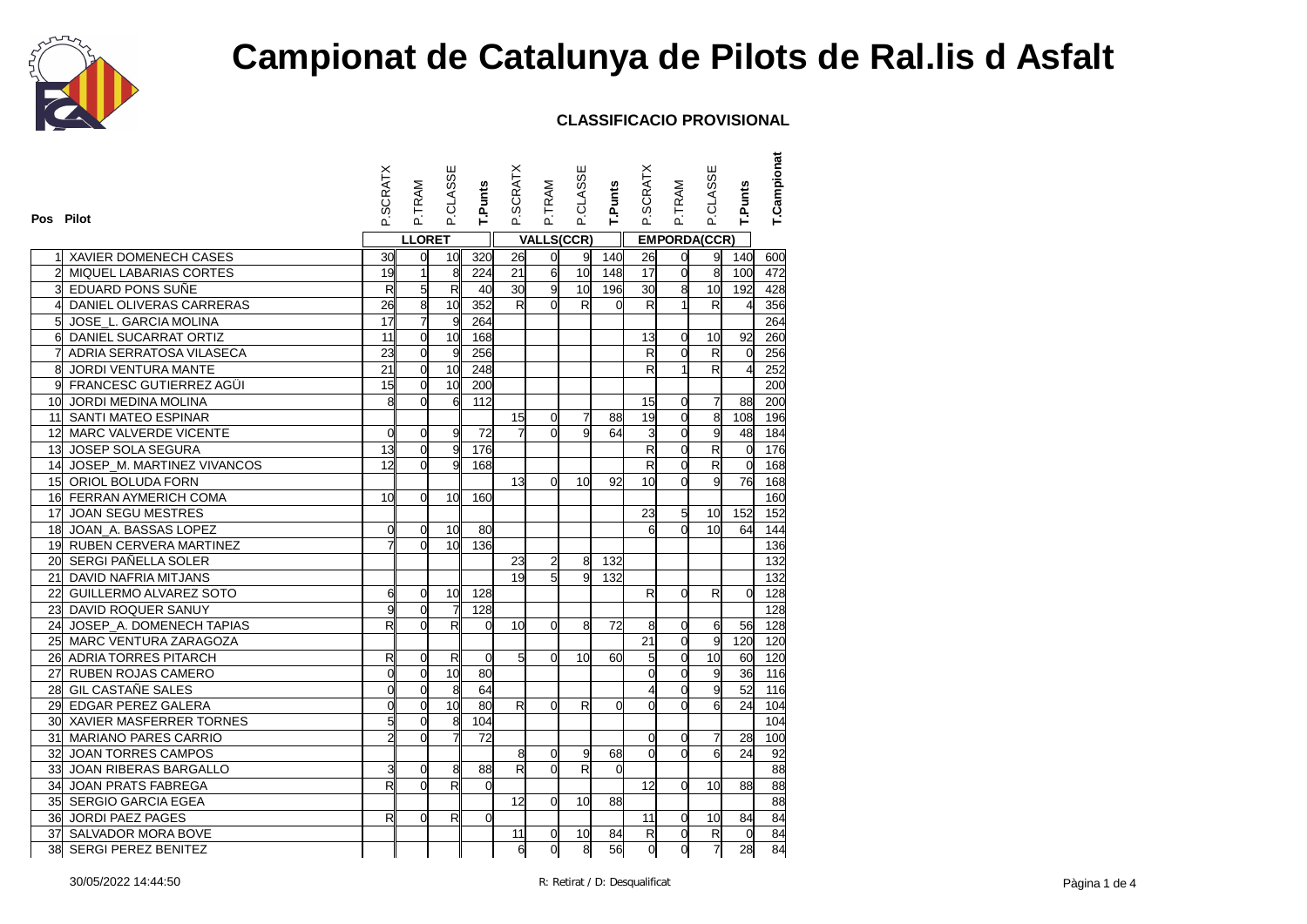

| Pos Pilot                      | P.SCRATX       | P.TRAM         | P.CLASSE       | T.Punts         | P.SCRATX       | P.TRAM         | P.CLASSE          | T.Punts | P.SCRATX                 | P.TRAM         | <b>P.CLASSE</b>         | <b>T.Punts</b> | T.Campionat     |
|--------------------------------|----------------|----------------|----------------|-----------------|----------------|----------------|-------------------|---------|--------------------------|----------------|-------------------------|----------------|-----------------|
|                                |                | <b>LLORET</b>  |                |                 |                |                | <b>VALLS(CCR)</b> |         |                          |                | <b>EMPORDA(CCR)</b>     |                |                 |
| 39 DAVID NOGAREDA ESTIVILL     | 0              | $\overline{0}$ | 10             | 80              |                |                |                   |         |                          |                |                         |                | 80              |
| 40 PERE ROVIRA SALVADO         | $\mathbf{1}$   | $\overline{0}$ | 9              | 80              |                |                |                   |         |                          |                |                         |                | 80              |
| 41 ALEIX ARCARONS CASALS       | $\Omega$       | $\Omega$       | 5              | 40              | 0              | $\overline{0}$ | 5 <sup>1</sup>    | 20      | $\mathbf 0$              | $\overline{0}$ | 5                       | 20             | 80              |
| 42 FRANCESC CASAPONSA SIMATS   |                |                |                |                 | $\overline{2}$ | $\Omega$       | 10 <sup>1</sup>   | 48      | $\overline{O}$           | $\Omega$       | 8                       | 32             | 80              |
| 43 FERRAN FONT POL             |                |                |                |                 |                |                |                   |         | 9                        | $\overline{0}$ | 10                      | 76             | 76              |
| 44 JUAN SAGUER MARTINEZ        |                |                |                |                 | <sub>O</sub>   | $\Omega$       | 10 <sup>1</sup>   | 40      | $\overline{O}$           | $\Omega$       | g                       | 36             | 76              |
| 45 MARC MONTANER FONT          | 4              | $\Omega$       | 5              | 72              |                |                |                   |         |                          |                |                         |                | $\overline{72}$ |
| 46 AGUSTIN GARCIA ASENSIO      |                |                |                |                 | $\Omega$       | $\Omega$       | 10                | 40      | $\overline{0}$           | $\Omega$       | 8                       | 32             | $\overline{72}$ |
| 47 JORDI SAN ANDRES SALVADOR   |                |                |                |                 | $\overline{0}$ | $\overline{0}$ | 8                 | 32      | $\mathsf{o}$             | $\overline{0}$ | 9                       | 36             | 68              |
| 48 ERIC BANUS GARCIA           | R              | $\overline{0}$ | R              | $\mathbf 0$     | $\overline{0}$ | $\overline{0}$ | 7                 | 28      | d                        | $\overline{0}$ | 10                      | 40             | 68              |
| 49 JOAN SABATER BRUY           |                |                |                |                 |                | $\Omega$       | 게                 | 32      | $\mathbf{1}$             | $\overline{0}$ | 8                       | 36             | 68              |
| 50 BORJA ESPINOLA HERNANDEZ    | 0              | $\overline{0}$ | 8              | 64              |                |                |                   |         | $\overline{\mathcal{R}}$ | $\overline{0}$ | $\overline{\mathsf{R}}$ | $\mathbf 0$    | 64              |
| 51 JOSEP M. RIVAS ALVAREZ      | $\Omega$       | $\Omega$       | 8              | 64              |                |                |                   |         | R                        | $\Omega$       | R                       | $\Omega$       | 64              |
| 52 MARC PEDROSA PLANAS         |                |                |                |                 | $\overline{0}$ | 0              | 9                 | 36      | $\Omega$                 | $\Omega$       |                         | 28             | 64              |
| 53 SALVADOR CANALS FERRER      |                |                |                |                 | g              | $\Omega$       | $6 \overline{6}$  | 60      |                          |                |                         |                | 60              |
| 54 GUSTAVO_N. PATIÑO FERNANDEZ | $\overline{0}$ | $\overline{0}$ | $\overline{7}$ | 56              |                |                |                   |         |                          |                |                         |                | 56              |
| 55 GUILLEM BRAGULAT TABERNER   | $\overline{0}$ | $\overline{0}$ | $\overline{1}$ | 56              |                |                |                   |         |                          |                |                         |                | 56              |
| 56 JORDI FERRES TUBERT         | O              | $\Omega$       | $\overline{7}$ | 56              |                |                |                   |         |                          |                |                         |                | 56              |
| 57 JOAN BONET JACOMET          | $\mathsf{d}$   | $\overline{0}$ | 6              | $\overline{48}$ |                |                |                   |         | $\Omega$                 | $\Omega$       | 2                       | 8              | 56              |
| 58 JORDI GAIG SARDA            | $\Omega$       | $\Omega$       |                | 48              |                |                |                   |         |                          |                |                         |                | 48              |
| 59 OSCAR LOPEZ SANCHEZ         |                |                |                |                 |                |                |                   |         | 7                        | $\overline{0}$ | 5                       | 48             | $\overline{48}$ |
| 60 ARNAU BARTES RODRIGUEZ      |                |                |                |                 | 0              | $\overline{0}$ | 6                 | 24      | $\overline{0}$           | $\Omega$       | $5\overline{1}$         | 20             | 44              |
| 61 JORDI SABAT SOLER           |                |                |                |                 | 3              | $\overline{0}$ | $\overline{7}$    | 40      |                          |                |                         |                | 40              |
| 62 GUILLEM ORRIOLS TEIXIDOR    |                |                |                |                 | $\Omega$       | $\overline{0}$ | 6                 | 24      | <sub>0</sub>             | $\Omega$       | 4                       | 16             | 40              |
| 63 ERNEST PINA ROVIRA          |                |                |                |                 | d              | $\Omega$       | 10                | 40      |                          |                |                         |                | 40              |
| 64 MIQUEL BRONSOMS FONTANÉ     | R              | $\Omega$       | R              | $\overline{0}$  |                |                |                   |         | d                        | $\overline{0}$ | 10                      | 40             | 40              |
| 65 POL CASTELLS LORENZO        |                |                |                |                 | $\overline{0}$ | 0              | 5 <sup>1</sup>    | 20      | $\Omega$                 | $\Omega$       | 4                       | 16             | 36              |
| 66 ADRIAN GOMEZ MORENO         |                |                |                |                 | $\Omega$       | $\Omega$       | $\mathbf{g}$      | 36      |                          |                |                         |                | 36              |
| 67 GABRIEL REYES MUNTADA       | $\Omega$       | $\Omega$       | 4              | 32              |                |                |                   |         |                          |                |                         |                | 32              |
| 68 ORIOL FABREGAS MIRALBELL    |                |                |                |                 |                |                |                   |         | $\overline{0}$           | $\Omega$       | 8                       | 32             | 32              |
| 69 JORDI CARALT CANALS         |                |                |                |                 | ΩI             | $\overline{0}$ | 8                 | 32      |                          |                |                         |                | 32              |
| 70 GERARD JULIA GUTES          |                |                |                |                 | $\Omega$       | $\Omega$       | $\overline{4}$    | 16      | $\Omega$                 | $\overline{0}$ | 3                       | 12             | $\overline{28}$ |
| 71 FRANCESC PADILLA MOLINA     |                |                |                |                 |                |                |                   |         | $\overline{0}$           | $\overline{0}$ | 7                       | 28             | 28              |
| 72 DAVID URQUIJO CEBRIAN       |                |                |                |                 | ΩI             | $\Omega$       | 7                 | 28      |                          |                |                         |                | $\overline{28}$ |
| 73 ALBERT ROS MENACHO          |                |                |                |                 |                |                |                   |         | $\overline{0}$           | $\overline{0}$ | 7                       | 28             | 28              |
| 74 EDUARD TUNEU ULLASTRE       | 0              | $\Omega$       | 3              | 24              |                |                |                   |         | R                        | $\overline{0}$ | $\overline{\mathsf{R}}$ | $\overline{0}$ | 24              |
| 75 FRANCISCO GARCIA HORTELANO  | $\mathbf{0}$   | $\Omega$       | $\overline{2}$ | 16              |                |                |                   |         | d                        | $\mathbf 0$    | $\overline{a}$          | $\overline{8}$ | 24              |
| 76 PERE CALVO CORONELLAS       |                |                |                |                 |                |                |                   |         | 2                        | $\overline{0}$ | 4                       | 24             | 24              |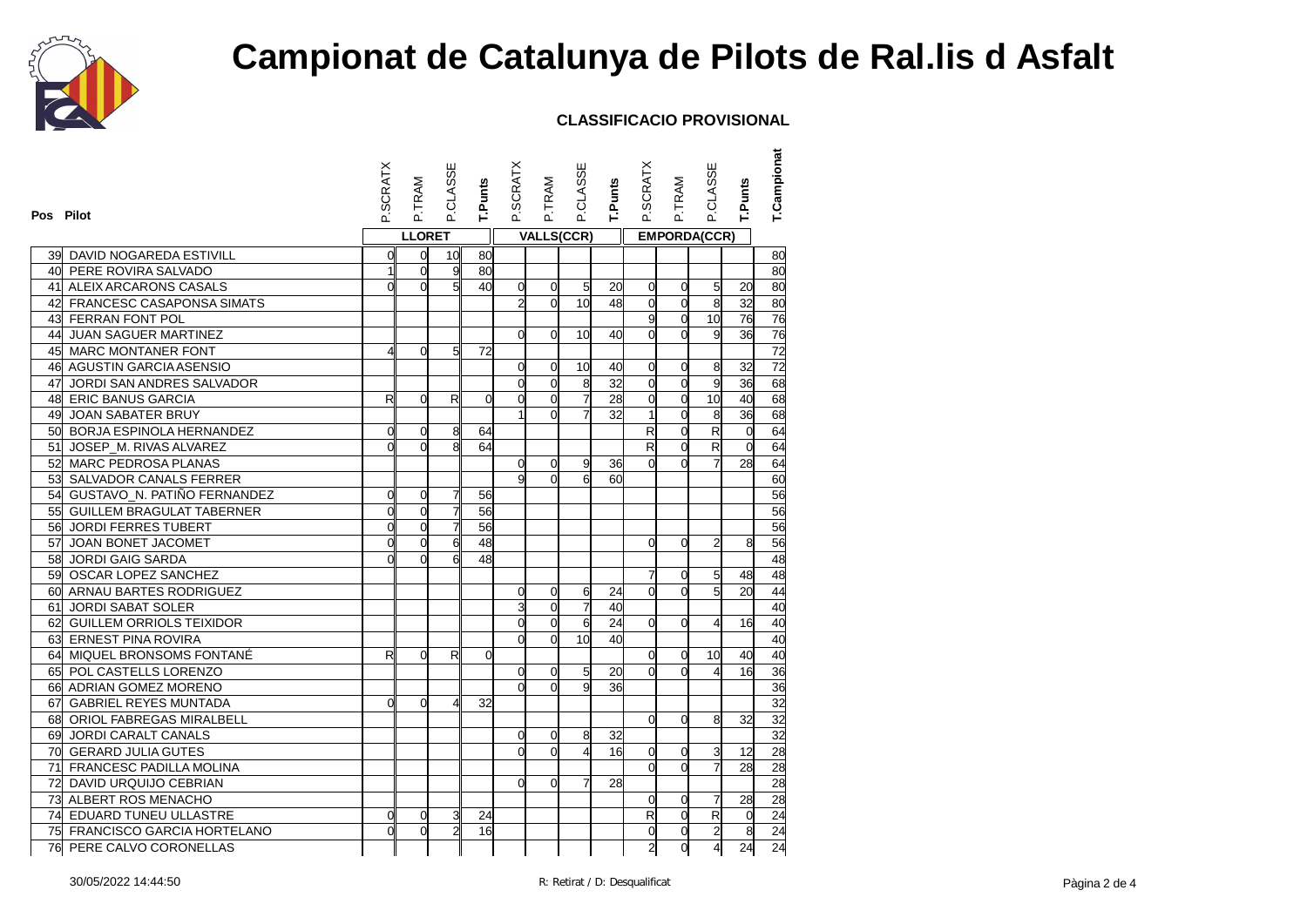

| Pos Pilot |                                | P.SCRATX                | P.TRAM         | P.CLASSE                | <b>T.Punts</b> | <b>P.SCRATX</b> | P.TRAM         | P.CLASSE                | T.Punts                 | P.SCRATX                 | P.TRAM              | P.CLASSE                | T.Punts        | T.Campionat     |
|-----------|--------------------------------|-------------------------|----------------|-------------------------|----------------|-----------------|----------------|-------------------------|-------------------------|--------------------------|---------------------|-------------------------|----------------|-----------------|
|           |                                |                         | <b>LLORET</b>  |                         |                |                 |                | <b>VALLS(CCR)</b>       |                         |                          | <b>EMPORDA(CCR)</b> |                         |                |                 |
| 77        | <b>JORDI MILLA MAY</b>         |                         |                |                         |                |                 |                |                         |                         | <sub>0</sub>             | $\Omega$            | $\mathsf{d}$            | 24             | 24              |
|           | <b>78 MARC CENDRA SALA</b>     |                         |                |                         |                | 0               | 0              | $6 \mid$                | 24                      |                          |                     |                         |                | 24              |
|           | 79 JOAN CARLES SOLE VILLEGAS   |                         |                |                         |                | O               | $\mathbf 0$    | $\overline{6}$          | 24                      |                          |                     |                         |                | $\overline{24}$ |
|           | 80 JOAN BELLMUNT CENTENO       | R                       | $\Omega$       | R                       | $\Omega$       | $\mathsf{R}$    | $\overline{0}$ | R                       | $\overline{0}$          | <sub>0</sub>             | $\Omega$            | $5 \,$                  | 20             | 20              |
|           | 81 MÀRIUS ROMEU CIFUENTES      |                         |                |                         |                | O               | $\Omega$       | $\overline{5}$          | 20                      |                          |                     |                         |                | $\overline{20}$ |
|           | 82 DAVID LOPEZ MONFORT         |                         |                |                         |                |                 |                |                         |                         | $\Omega$                 | 1                   | 3                       | 16             | 16              |
|           | 83 RENE WAARE                  |                         |                |                         |                | $\Omega$        | $\overline{0}$ | $\overline{4}$          | 16                      |                          |                     |                         |                | 16              |
|           | 84 BIEL GAVILAN JUBANY         |                         |                |                         |                |                 | $\Omega$       | $\overline{2}$          | 8                       | $\overline{0}$           | $\Omega$            | 2                       | 8              | 16              |
|           | 85 JORDI BANUS FERRER          |                         |                |                         |                |                 |                |                         |                         | $\Omega$                 | $\Omega$            | ω                       | 12             | 12              |
|           | 86 XAVIER SOLER FERNANDEZ      |                         |                |                         |                | $\overline{0}$  | $\overline{0}$ | $\overline{\mathbf{3}}$ | 12                      | R                        | $\Omega$            | $\mathsf{R}$            | $\overline{0}$ | $\overline{12}$ |
|           | 87 ROBERT ARMENGOL BRILS       |                         |                |                         |                | $\mathsf{R}$    | $\Omega$       | R                       | $\overline{0}$          | $\Omega$                 | $\Omega$            |                         | 4              |                 |
|           | 88 DAVID MORGADAS PALAU        |                         |                |                         |                | $\Omega$        | $\Omega$       | $\mathbf{1}$            | $\overline{\mathbf{4}}$ |                          |                     |                         |                |                 |
|           | 89 FELIPE REGO GRANDIO         |                         |                |                         |                |                 |                |                         |                         | <sub>0</sub>             | $\Omega$            |                         |                |                 |
|           | 90 JESUS MARTIN ALONSO         | R                       | $\overline{0}$ | R                       | $\overline{0}$ |                 |                |                         |                         | $\Omega$                 | $\Omega$            |                         | 4              |                 |
|           | 91 JORDI TIO MOLERO            | $\overline{\mathsf{R}}$ | $\Omega$       | $\overline{\mathsf{R}}$ | $\overline{0}$ |                 |                |                         |                         |                          |                     |                         |                | $\Omega$        |
|           | 92 JOSEP_M. SOLER TERRICABRAS  | R                       | $\overline{0}$ | $\overline{\mathsf{R}}$ | $\overline{0}$ |                 |                |                         |                         |                          |                     |                         |                | $\Omega$        |
|           | 93 RAMON LOPEZ LOPEZ           | R                       | $\overline{0}$ | $\mathsf{R}$            | $\overline{0}$ |                 |                |                         |                         |                          |                     |                         |                | $\Omega$        |
|           | 94 DAVID ESPASA RUFI           | R                       | $\Omega$       | R                       | $\Omega$       | R               | $\overline{0}$ | R                       | $\overline{0}$          |                          |                     |                         |                | $\overline{0}$  |
|           | 95 ALEX ESPAÑOL JOVE           |                         |                |                         |                | $\overline{R}$  | $\Omega$       | $\overline{R}$          | $\overline{0}$          |                          |                     |                         |                | $\overline{0}$  |
|           | 96 JOAQUIM ALSINA SUREDA       |                         |                |                         |                |                 |                |                         |                         | R                        | $\Omega$            | $\mathsf{R}$            | $\Omega$       | $\Omega$        |
|           | 97 FERRAN NIEVA BOSCH          |                         |                |                         |                |                 |                |                         |                         | R                        | $\overline{0}$      | $\mathsf{R}$            | 0              | $\mathbf 0$     |
|           | 98 ALEX FONT GOMEZ             |                         |                |                         |                |                 |                |                         |                         | $\overline{\mathcal{R}}$ | $\overline{0}$      | $\overline{\mathsf{R}}$ | $\overline{0}$ | $\mathbf 0$     |
|           | 99 NARCIS ALCALA SERRANO       | $\mathsf{R}$            | $\Omega$       | $\mathsf{R}$            | 0              |                 |                |                         |                         | R                        | $\Omega$            | $\mathsf{R}$            | $\overline{0}$ | $\overline{0}$  |
|           | 100 JOSEP SURROCA BASSAS       |                         |                |                         |                |                 |                |                         |                         |                          | $\Omega$            | $\Omega$                | $\Omega$       | $\overline{0}$  |
|           | 101 RAMON VILA SUBIROS         | R                       | $\Omega$       | R                       | $\overline{0}$ |                 |                |                         |                         |                          |                     |                         |                | $\overline{0}$  |
|           | 102 ADRIA MESTRES LUCENA       | R                       | $\overline{0}$ | $\overline{\mathsf{R}}$ | $\mathbf 0$    |                 |                |                         |                         |                          |                     |                         |                | $\Omega$        |
|           | 103 JOAN_E. CASANOVAS MARTINEZ | R                       | $\overline{0}$ | R                       | $\mathbf 0$    |                 |                |                         |                         |                          |                     |                         |                | $\Omega$        |
|           | 104 JOAN MORROS ABADAL         |                         |                |                         |                | R               | 0              | R                       | $\overline{0}$          |                          |                     |                         |                | $\mathbf 0$     |
|           | 105 DAVID CRUZ PEREZ           | R                       | $\Omega$       | $\mathsf{R}$            | $\Omega$       |                 |                |                         |                         |                          |                     |                         |                | $\Omega$        |
|           | 106 JOAN IGNASI PRAT PEÑAS     |                         |                |                         |                | R               | $\Omega$       | R                       | $\overline{0}$          |                          |                     |                         |                | $\mathbf 0$     |
|           | 107 ALBERT TORRES MIRALLES     |                         |                |                         |                |                 |                |                         |                         | R                        | $\Omega$            | $\mathsf{R}$            | $\Omega$       | $\overline{0}$  |
|           | 108 ALBERT SUSMOZAS NOGUERA    | $\mathsf{R}$            | $\Omega$       | R                       | $\overline{0}$ |                 |                |                         |                         |                          |                     |                         |                | 0               |
|           | 109 XAVIER ROS GOMEZ           |                         |                |                         |                | R               | $\Omega$       | R                       | 0                       | R                        | $\Omega$            | R                       | $\Omega$       | $\overline{0}$  |
|           | 110 JORDI ARRIEZU ARROYO       | R                       | $\overline{0}$ | R                       | $\overline{0}$ |                 |                |                         |                         |                          |                     |                         |                | $\overline{0}$  |
|           | 111 DAVID JUANOLA PEREZ        | $\overline{\mathsf{R}}$ | $\overline{0}$ | $\overline{\mathsf{R}}$ | $\Omega$       |                 |                |                         |                         |                          |                     |                         |                | $\overline{0}$  |
|           | 112 MANUEL ORTEGA GONZALEZ     |                         |                |                         |                |                 |                |                         |                         | R                        | $\Omega$            | $\mathsf{R}$            | $\Omega$       | $\overline{0}$  |
|           | 113 PAU MITJAVILA GENIS        |                         |                |                         |                |                 |                |                         |                         | R                        | $\Omega$            | R                       | $\overline{0}$ | $\overline{0}$  |
|           | 114 FERRAN VILAMITJANA GAMELL  | R                       | $\overline{0}$ | R                       | $\mathbf 0$    |                 |                |                         |                         |                          |                     |                         |                | O               |